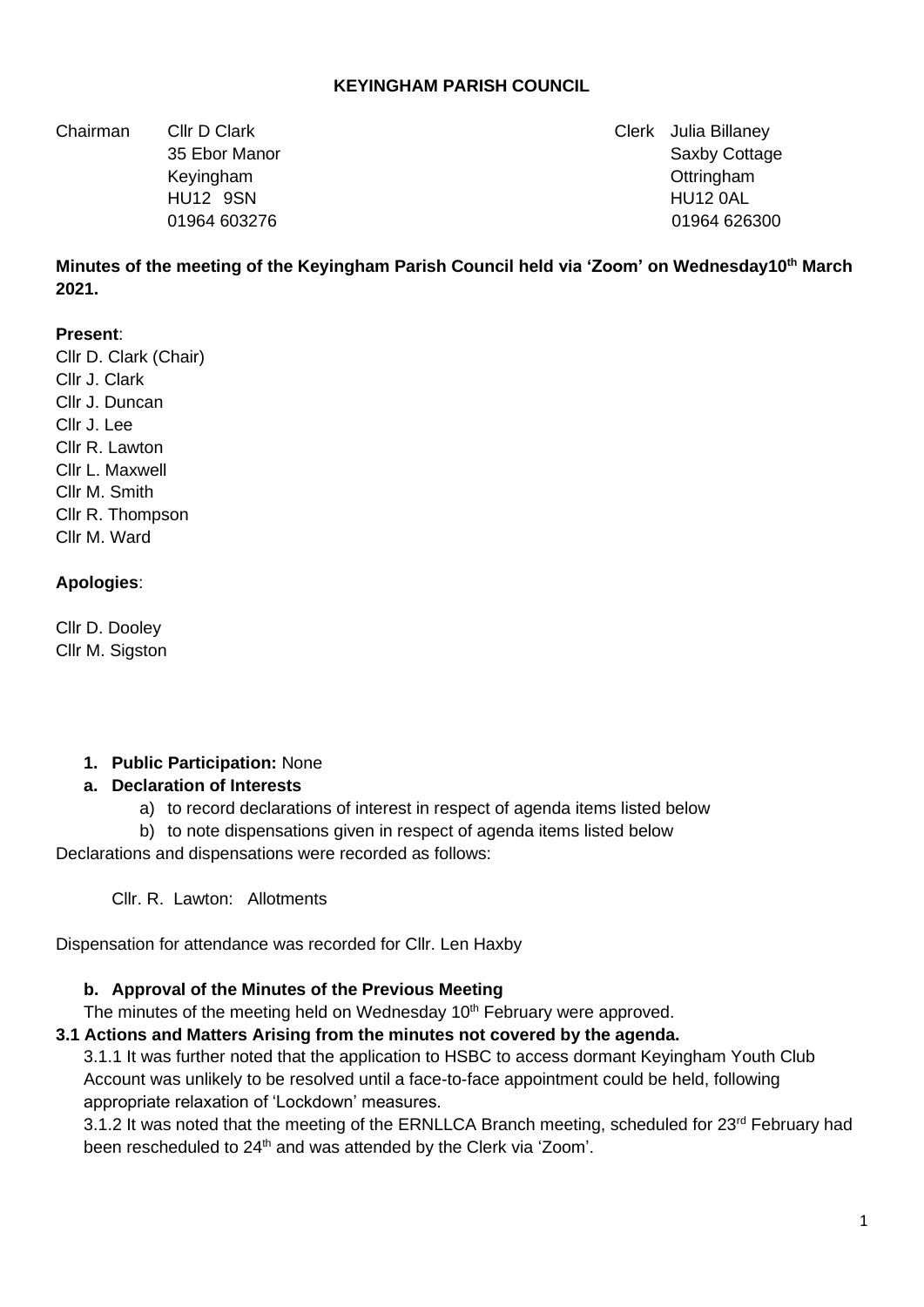## **4. Correspondence**

4.1. It was noted that a resident and frequent user of the outdoor gym equipment on the Saltaugh road amenity area had contacted the PC to ask if the Council would consider adding to the signs relating to the safe use of the equipment. PC members felt that the signage was visible and fit for purpose. It was **resolved** to reinforce the safe use of gym equipment via the *'Forward'* and PC website. **Action Clerk & Cllr Smith.**

4.2. PC Members considered a request from a resident to pitch and photograph tents on the Boyes Lane Amenity Area to create promotional material for a tent-hire business. It was resolved to support the request provided that the company take full responsibility for all items of equipment and personnel during the activity. **Action Clerk.**

## **5. Accounts for Payment**

It was **resolved** to pay the following:

| Payee                        | <b>Description/Reference</b>                                              | <b>Net</b> | <b>VAT</b> | <b>Total</b> | A/C Ref    |
|------------------------------|---------------------------------------------------------------------------|------------|------------|--------------|------------|
| J Billaney                   | Clerk's Salary                                                            |            |            | 973.40       | P01        |
| <b>HMRC</b>                  | NI for Clerk for February                                                 |            |            | 74.39        |            |
|                              | <b>Total</b>                                                              |            |            | 74.39        | P01        |
| BT (STO)                     | <b>Business Line for Parish Clerk:</b><br>calls, rental, internet charges | 45.38      | 9.08       | 54.46        | P20        |
| J Billaney                   | <b>Printer Ink</b>                                                        |            |            | 27.99        | <b>P08</b> |
|                              | <b>Total</b>                                                              |            |            | 27.99        |            |
| HAPS (STO)                   | <b>Grounds Maintenance</b>                                                | 730.83     | 146.17     | 877.00       | P11        |
| <b>Brook Street Ltd</b>      | D Kinnear: Street Cleaner                                                 |            |            |              |            |
|                              | Invoice: 30772797                                                         | 90.30      | 18.06      | 108.36       |            |
|                              | Invoice: 30760004                                                         | 90.30      | 18.06      | 108.36       | P32        |
|                              | Invoice: 30801328                                                         | 90.30      | 18.06      | 108.36       |            |
|                              | <b>Total</b>                                                              |            |            | 325.08       |            |
| <b>Water Charges</b><br>(DD) | Saltaugh Road                                                             | 81.90      |            | 81.90        |            |
|                              | Cemetery                                                                  | 10.30      |            | 10.30        | P03        |
|                              | <b>Boyes Lane</b>                                                         | 9.69       |            | 9.69         |            |
|                              | <b>Total</b>                                                              |            |            | 101.89       |            |
| Tower<br>Computers           | <b>Security Checks</b>                                                    | 55         |            | 55.00        | P20        |
| <b>WHA Vowles</b>            | Service Lawnmower                                                         | 258.43     | 51.69      | 310.12       | P26        |

# **Accounts received in February for Payment in March 2021**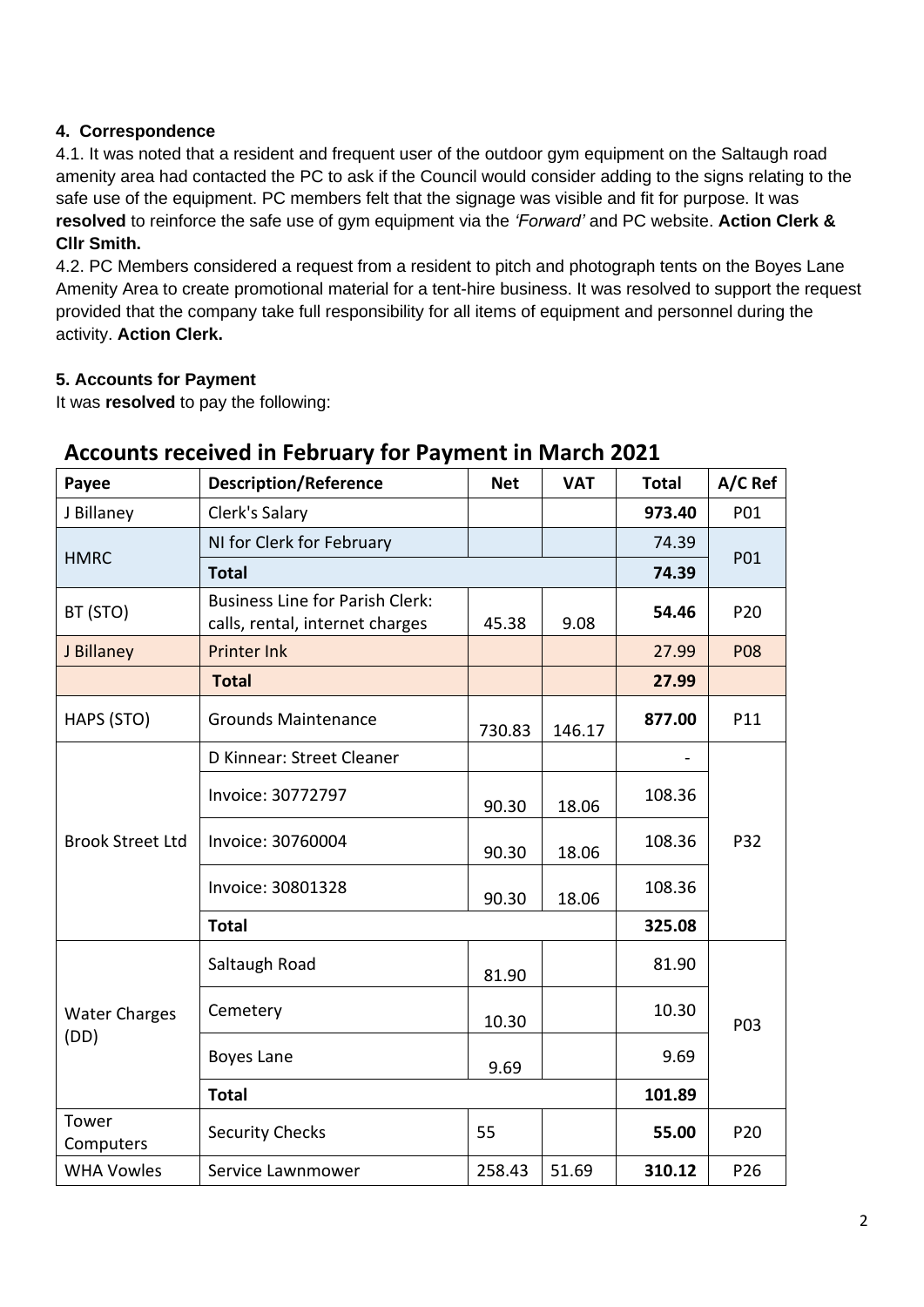| Kallkwik               | <b>Printing Letters: Allotments</b> | 4.2   | 0.84 | 5.04      | P <sub>10</sub> |
|------------------------|-------------------------------------|-------|------|-----------|-----------------|
| Northern Power         | Assessment for Connection BL        | 420   |      | 420.00    | P <sub>26</sub> |
| <b>Wilkin Partners</b> | Road Grit & Spreading               | 130   | 26   | 156.00    | P <sub>29</sub> |
| Feeney Clean           | <b>Cleaning Bus Shelters</b>        | 50.00 |      | 50.00     | P32             |
| <b>Total Payments</b>  |                                     |       |      | £3,430.37 |                 |

### **Receipts**

| WP Everingham          | <b>Cremation Plaque [DP]</b>         | 66.00    |
|------------------------|--------------------------------------|----------|
| C Fewster & Son        | Burial Fees [DP]                     | 385.00   |
| <b>Allotment Rents</b> | Received to date 10.03.21 (unbanked) | 595.50   |
| <b>Total Receipts</b>  |                                      | 1,046.50 |

### **6. Planning Matters & Developments:**

- 6.1 21/00373/PLF Erection of 12 dwellings with associated car parking and associated works following demolition of existing out-buildings to the land north of Mount Airey Farm, Chapel Lane Keyingham. HU12 9RA. Council members considered the development taking into account the following concerns:
	- 1. Residents had voiced concerns regarding increased traffic and traffic-flow and the impact this may have on the junction where Chapel Lane and Ings Lane emerge onto Main Street, as these areas are already a cause for serious concern with regard to road safety.
	- 2. Increased traffic passing the limited parking spaces outside the GP Surgery.
	- 3. Increased drainage flowing into an already stretched drainage system with the potential to cause further issues with surface water and flooding on School Lane.
	- 4. It was confirmed that the plan had changed substantially from
	- 5. the initial proposal from 9 dwellings to 12. It was felt that the available parking space indicated on the plan was sufficient for 9 but not 12 dwellings.
	- 6. Councillors expressed concerns regarding the likely disruption to traffic flow during the demolition and construction phases and felt that a dialogue with the developer would need to be established to consider how this would be managed.
	- 7. Councillors felt that the plans were not sufficiently clear with regard to the arrangements for rainwater.

Councillors asked for the following to be requested via the Planning Portal:

- A traffic management plan, before, during and after construction.
- Clear and sufficient arrangements for the management of all forms of water outflow, sewerage, grey water and rainwater/ surface water.
- Clarification of arrangements for on-site parking for each dwelling
- Clarification of the appropriate ratio of affordable housing
- A reduction in the number of proposed dwellings from 12 to 9.

Taking into account these issues, and the concerns of residents the Council **resolved not to support** the development and to enter comments on the planning portal to this effect. **Action Clerk**

It was also resolved to encourage residents who have concerns to make individual comments via the Planning Portal.

6.2 Horrox Court: Councillors received a further update from Cllr David Tucker who had recently met with the ERYC Highways Team leader, Terry Weaver, to review the drainage at the entrance to the development. It was agreed that the available drainage was likely to be insufficient to prevent